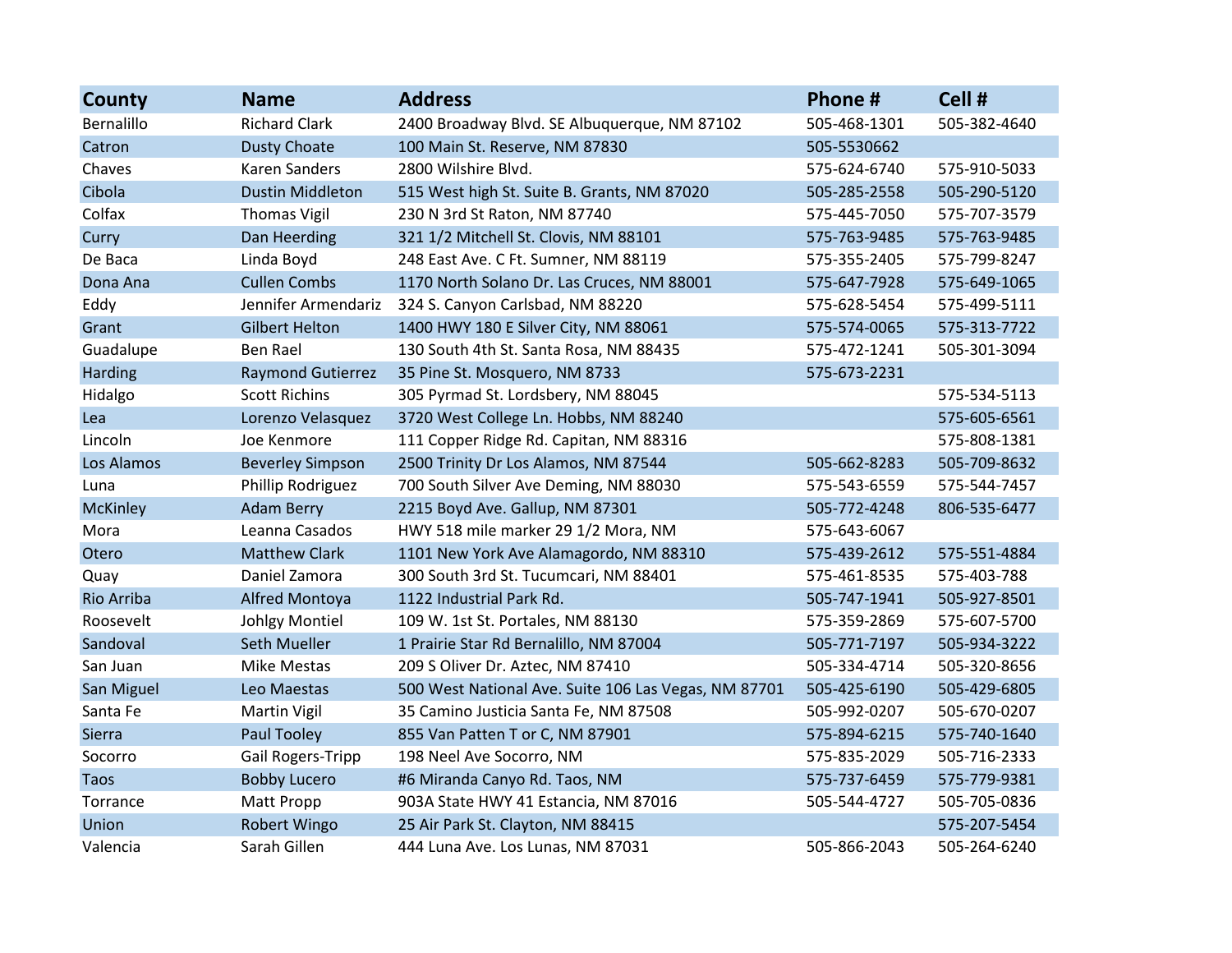| <b>Other EMs</b>         |                   |                                              |              |              |
|--------------------------|-------------------|----------------------------------------------|--------------|--------------|
| <b>NM Corrections EM</b> | - Gabriel Salazar | 4311 State Hwy. 14 Santa Fe, NM 87505        | 505-866-2043 | 505-379-8447 |
| Albuquerque EM           | Roger Ebner       | 2400 Broadway Blvd. SE Albuguergue, NM 87102 | 505-244-8600 | 505-933-1600 |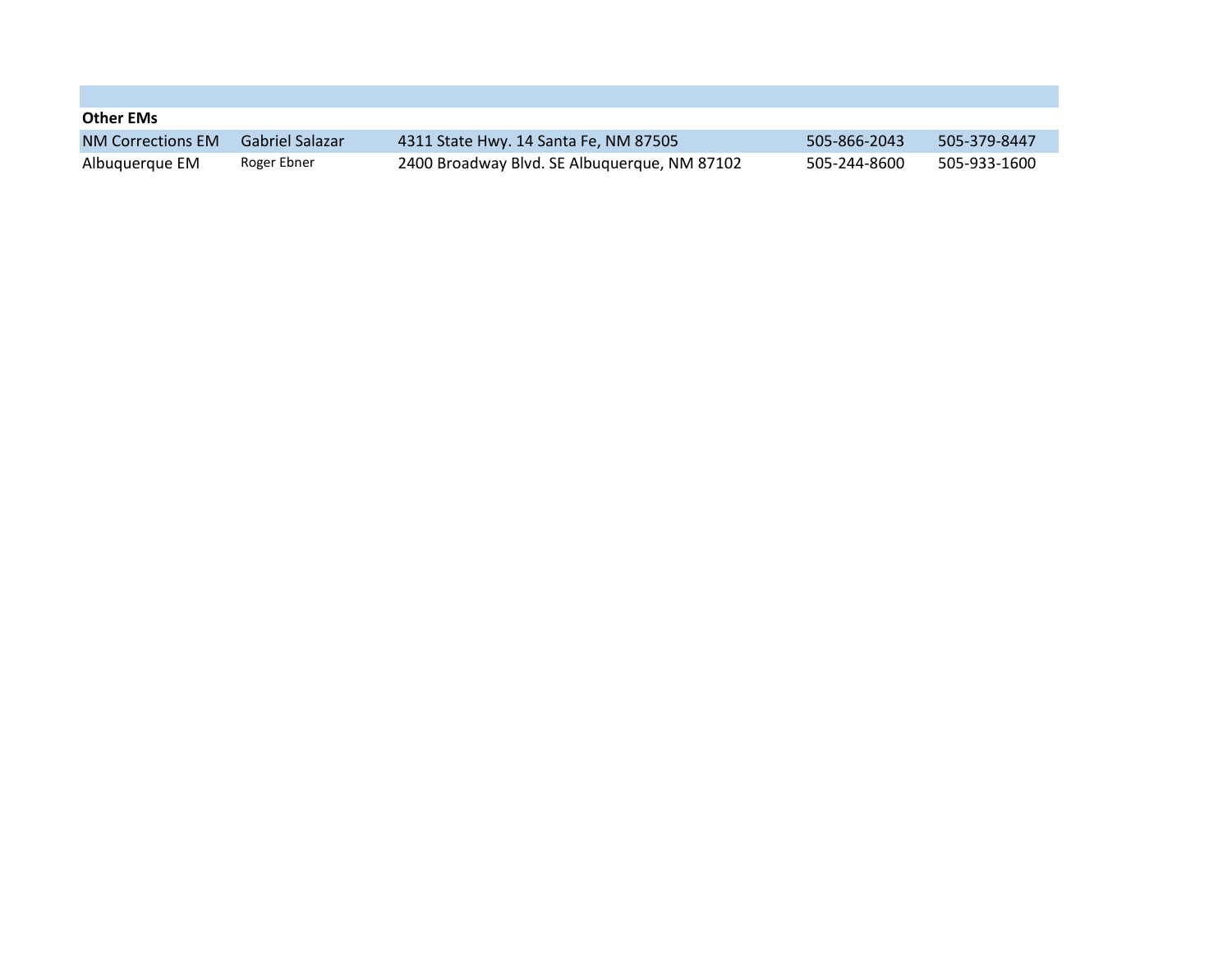| <b>Alternate #</b> | E-mail                          |
|--------------------|---------------------------------|
|                    | Rclark@bernco.gov               |
|                    | dusty.choate@catroncountynm.gov |
|                    | K.Sanders@roswell-nm.gov        |
|                    | Dmiddleton@co.cibolw.nm.us      |
|                    | Tvigil@co.colfax.nm.us          |
|                    | Dheerding@cityofclovis.org      |
|                    | Dbcrecc@plateautel.net          |
|                    | Cullen.Combs@donaanacounty.org  |
|                    | Jarmendariz@eddyoem.com         |
|                    | Ghelton@grantcountynm.gov       |
| 575-512-3461       | Brael@guadco.us                 |
|                    | hcsheriff law@plateautel.net    |
|                    | Scott.Richins@hidalgocounty.org |
|                    | <b>Ivelasquez.net</b>           |
|                    | Jkenmore@lincolncountynm.us     |
|                    | Beverly.Simpson@lacnm.us        |
|                    | phillip brice@lunacountynm.us   |
|                    | Adam.Berry@colmckinley.nm.gov   |
|                    |                                 |
|                    | Mclark@co.otero.nm.us           |
|                    | Daniel.Zamora@quaycounty-nm.gov |
|                    | AAMountoya@rio-arriba.org       |
|                    | jmontiel@rooseveltcounty.com    |
|                    |                                 |
|                    | Nmestas@sjcounty.net            |
|                    | Lmaestas@co.snamiguel.nm.us     |
|                    | MAVigil@santafecounty.gov       |
|                    | Ptooley@sierraco.org            |
|                    | Grogers@co.socorro.nm.us        |
|                    | Bobby.Lucero@taoscounty.org     |
|                    | MHPropp@gmail.com               |
|                    | EmergencyMGR@unionnm.us         |
|                    | Sarah.Gillen@co.valencia.nm.us  |